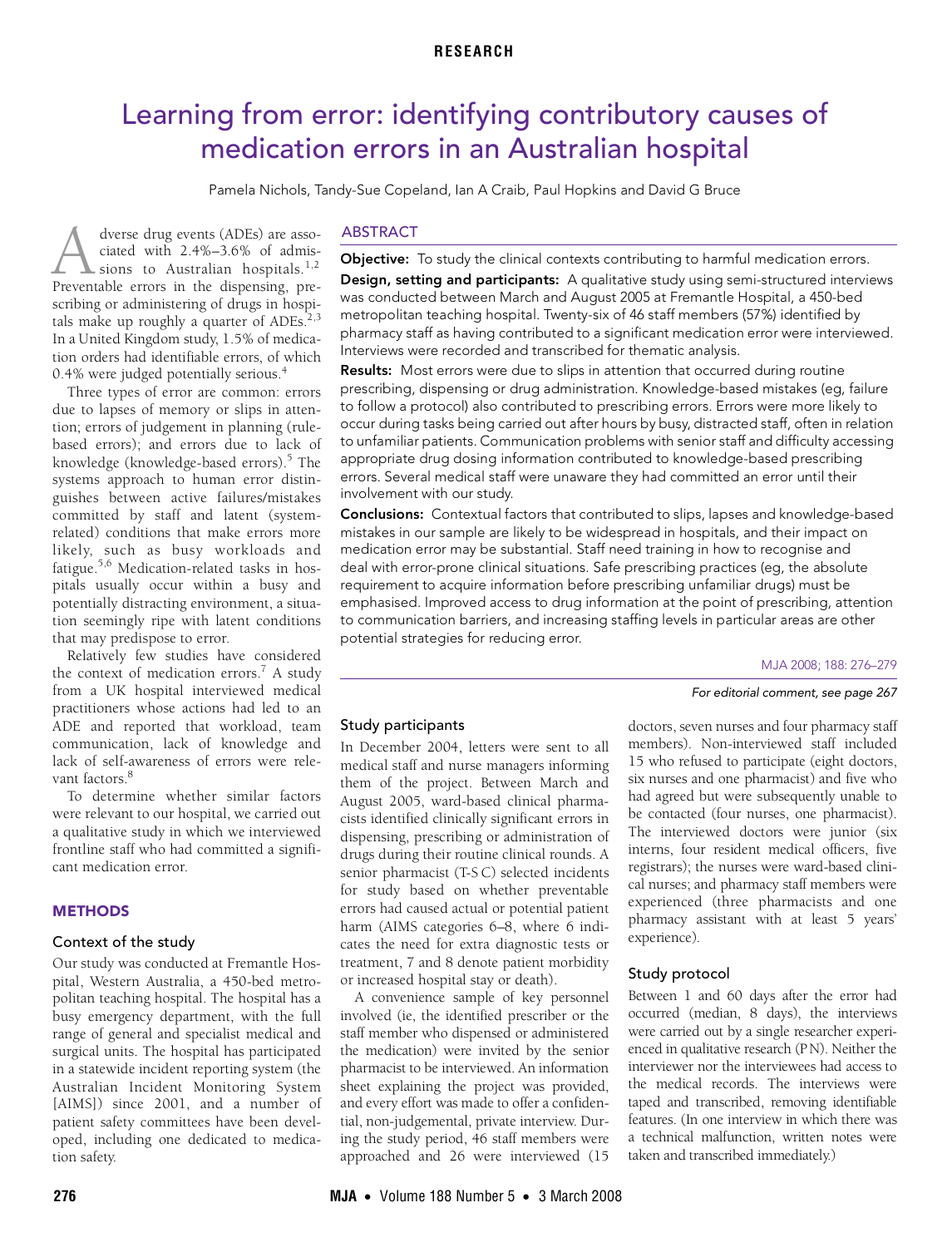## <span id="page-1-0"></span>1 Error-producing conditions volunteered by 26 staff members

| Context                                      | Category    | Number (%) of<br>respondents |
|----------------------------------------------|-------------|------------------------------|
| Stressed                                     | Individual  | 10 (38.5%)                   |
| Tired                                        | Individual  | 7(26.9%)                     |
| Busy, doing multiple tasks                   | Individual  | $6(23.0\%)$                  |
| Distracted                                   | Individual  | 3(11.5%)                     |
| Personal or family health issues             | Individual  | 2(7.7%)                      |
| Poor communication within team               | Team        | 8 (30.8%)                    |
| Poor communication with others               | Team        | 8 (30.8%)                    |
| Lack of guidance from senior colleague       | Team        | 7(26.9%)                     |
| Pressure from others to prescribe            | Team        | 3(11.5%)                     |
| Unfamiliar medication                        | Task        | 7(26.9%)                     |
| Task dependent on timing of drug delivery    | Task        | 3(11.5%)                     |
| Emergency situation                          | Task        | 1(3.8%)                      |
| Unfamiliar patient                           | Patient     | 8 (30.8%)                    |
| Patient with complex issues                  | Patient     | 5 (19.2%)                    |
| Night duty, on call, extra-long shifts       | Environment | 8 (30.8%)                    |
| Difficulty accessing drug information        | Environment | $6(23.0\%)$                  |
| Difficulty accessing protocols or guidelines | Environment | $6(23.0\%)$                  |
| Unfamiliar ward                              | Environment | 5 (19.2%)                    |
| Multiple medical charts                      | Environment | 2(7.7%)                      |
| Wrong drugs in bedside medication drawer     | Environment | 3(11.5%)                     |
| Under-staffed                                | Environment | 1(3.8%)                      |
| New medication bottle, similar to another    | Environment | 1(3.8%)                      |

Transcripts from the first four interviews were read and coded by at least two investigators (P H, D G B), a clinical psychologist and a research assistant to establish consistency in theme identification and to assess the validity of the interview style and the reliability of the questionnaire. All interviews were conducted face to face in a quiet area within the hospital.

The interview included open-ended questions and prompting for context-specific detail (recollections of the error, contributory events and conditions; the interviewee's perception of the impact of the ADE on the patient and on himself/herself; and suggestions for reducing future errors). The interview also included structured questions for data consistency (questions relating to whether any of a list of error-producing conditions was a contributing factor and whether the person's knowledge of the offending drug was sufficient). A single pilot interview was conducted to trial the interview process (the results of this were not included in our analysis).

Transcripts were entered into the NUD\*IST (Non-numeric Unstructured Data — Indexing Searching Theorising) qualitative analysis software program, version 4 (QSR International, Melbourne, Vic), to code and link emergent themes.

## Ethics approval

Our project was approved by the Fremantle Hospital Human Research Ethics Committee. All participants signed a consent form.

# RESULTS

# Sample characteristics and error types

We interviewed 26 staff members who were involved in 29 medication errors relating to 25 patients. There were 21 slips or lapses, eight knowledge-based mistakes and no rule-based errors (although some knowledge-based errors could have been so classified). The errors led to patients getting the wrong dose (13 occurrences) or the wrong drug (10 occurrences), a drug being withheld (two occurrences) or the wrong patient receiving a drug (one occurrence). All administration and dispensing errors were caused by slips in attention or lapses of memory. The prescribing errors included 10 slips or lapses and eight knowledge-based

mistakes. The slips were mainly caused by failures of attention, and several lapses were due to memory failures. Knowledge-based mistakes included deficits in drug knowledge (eg, giving the wrong dose for renal or older patients) and failure to apply a protocol (eg, modifying the dose in the presence of renal failure). In three patients, two types of error were identified in the same case. Slips by doctors often occurred when rewriting drug charts, and slips by nurses usually happened during routine tasks, particularly when checking the name and dose of a drug before administration.

## Error-producing conditions

Every medication error was associated with one, and usually more than one, errorproducing condition ([Box 1](#page-1-0), [Box 2\)](#page-2-0). Overall, 16 subjects (61.5%) reported one or more personal factors having an influence at the time of the error, including staff being busy, tired and/or engaged in multiple tasks, and hence being potentially distracted. Several admitted to feeling stressed, usually because of the heavy workload, and, in two cases, personal issues were thought to be contributory. Commonly, staff were working after hours (eight instances) or in unfamiliar hospital areas (five instances) or attending a patient who was not their prime responsibility (eight instances). Changeover in staff seemed important in four cases, and eight staff were unfamiliar with the patient at the time of the error.

Problems with communication were reported by 10/15 doctors and 6/7 nurses. In the case of doctors, this was generally between teams at the time of handing over care. In the case of nurses, communication problems occurred mainly within the nursing team. Junior medical staff also reported lack of guidance from senior colleagues (seven reports), sometimes resulting from junior doctors' reluctance to bother a busy colleague or their low expectation of receiving a helpful response to a request for advice ([Box 2](#page-2-0)). Two doctors felt pressured by nursing staff to increase sedation in older patients.

Knowledge-based mistakes were usually due to lack of knowledge about the relevant drug dose, coupled with difficulty accessing drug information. Six staff members commented that drug protocols or guidelines were non-existent, inadequate or not easily accessible on the hospital computer system because of difficulty accessing terminals or because too much time was required. Nurses reported mem-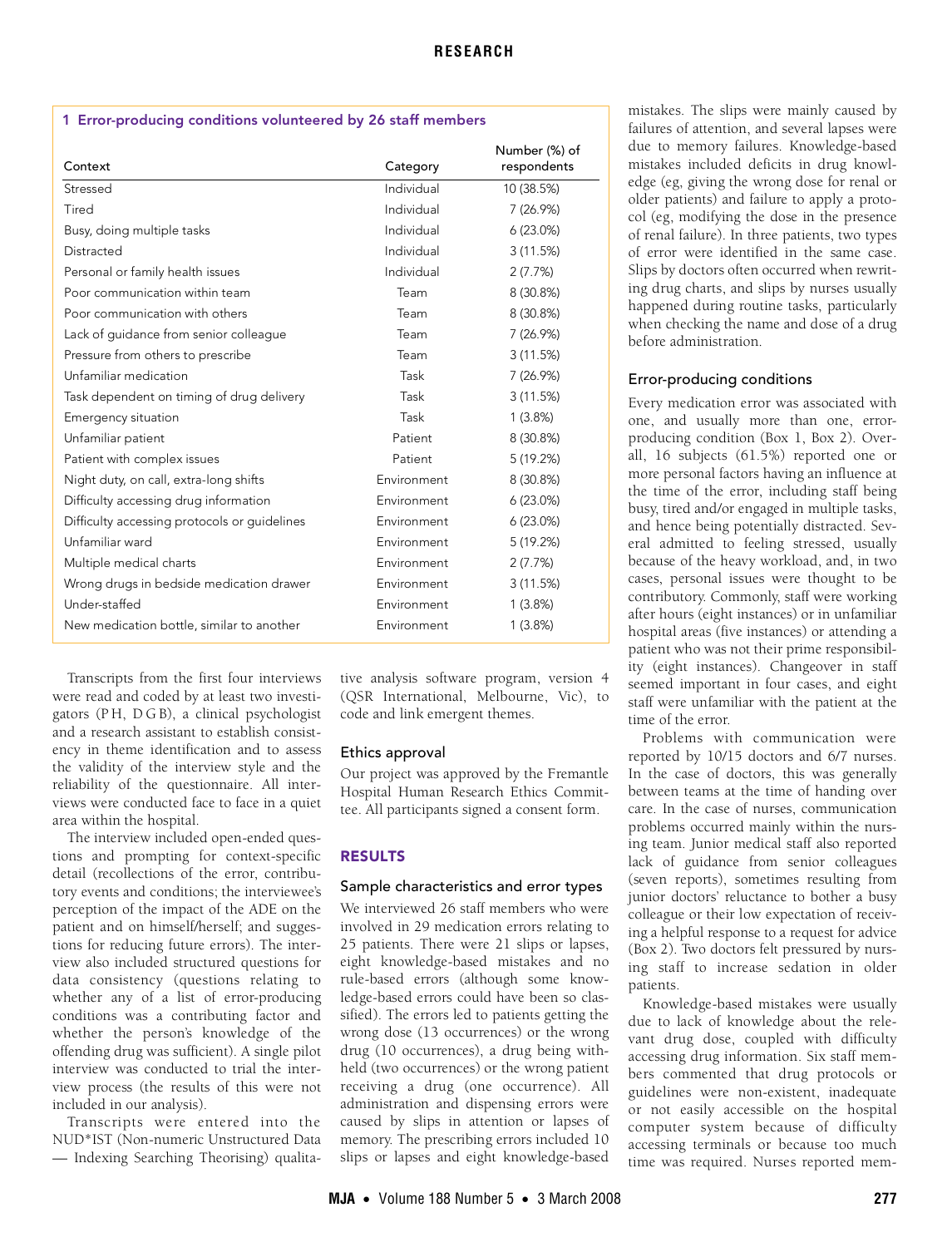## <span id="page-2-0"></span>2 Quotes from interviewees, illustrating the types of factors or conditions that may lead to error\*

#### Individual factors

"At night it's very, very busy, it's a very busy term." (Intern)

"Well, on nights . . . you really get stressed out with people calling you in the ward and in the ED . . . you have so many patients to see." (Registrar)

"So I had actually started work at 7.30 in the morning . . . this occurred at something like 10 at night." (Intern)

"I expect myself and others to be tired . . . working all the day and the night, but again that is not an excuse not to be competent . . . with patient care." (Registrar)

"It's a busy period for us, we have quite a lot of prescriptions coming through at that time, including off our answering machine service . . . I put the prescription through in a hurry." (Pharmacist)

"There were three patients I was thinking about at that point in time . . . There was another person who was to be discharged on warfarin and I was supposed to write that up as well. And I think I was busy doing something else." (Intern)

"I had taken a sick patient around 7 pm in the evening and still hadn't really got him settled . . . I had to hand some stuff over to the night duties, and I was going to hand over the other guy's meds as well . . . so I quickly ran in there and gave them. So it was all like a bit rushed and stressful and I mean I still should have checked . . ." (Nurse)

#### Communication problems

"I wasn't [made] aware that there was a serious aberrant event happening to the patient while trying to adjust the doses." (Registrar)

"I should have been more clear with the medical registrar that I didn't know exactly how often [to give the drug], but he was so busy and I was busy . . ." (Resident)

"There wasn't any one else who was going to tell me what to do . . . Unless I rang them up . . . for something like that you wouldn't get a good, favourable response, I think." (Intern)

"I wasn't too careful because I knew that the med team was going to see him . . . So I think if a more senior doctor had seen him they would have picked up my mistake . . . but I still made the mistake in the end." (Resident)

#### Task-related problems

"[The registrar] didn't actually say 25 mg intravenously, which is probably the confusion I made . . . So, when the other medical registrar said '12.5 mg orally if you can't get her into the special nursing unit', I was thinking, if the first medical registrar was going to give 25 mg IV, it would be kind of safe to give the 12.5 mg IV as well." (Intern)

"That was the first time I had ever written up . . . [that] insulin and I still don't know how it differs from regular insulin." (Intern)

"I should have looked it up . . . I wasn't aware that it was four times a day and not once daily." (Registrar)

## Work environment factors

"The information is there, but to have the time to read the pages and pages about every drug, it takes time." (Intern)

"It's just not easy to always find, it takes too long. There's not enough computers sometimes because MIMS is only fully available on the computer and the pharmacist isn't always accessible . . ." (Nurse)

"The thing [that] really sometimes gets confusing is how you prescribe it on discharge meds, because I wasn't told . . . like warfarin, the different doses of drugs . . . are 5, 2 and 1, and sometimes it's a variable dose and so I mean I just wrote 'warfarin 5 mg 1 and 2 mg for 5 days each' and then I said 'titrate accordingly'." (Intern)

"I just took the drugs that were in the [patient's] drawer." (Nurse)

ED = emergency department. IV = intravenously. \* The type of staff member giving the response is shown in parentheses after the quote.

ory lapses associated with drugs that required precise timing of administration following individual preparation and delivery (two cases) and with drugs variably kept in bedside drawers or ward trolleys (three cases).

## Participants' awareness of errors

Ten interviewees, all doctors, did not know that they had caused a medication error until approached by the research team, because the error had occurred when they were dealing with an unfamiliar patient, usually after hours. In contrast, the majority of nurses committing an error had discussed the error with a senior nurse because the incident had been reported through the AIMS.

## Solutions suggested by participants

A range of possible improvements was suggested. A common suggestion was that staff should exercise greater personal vigilance and should always check (and double check) their actions. A pharmacist suggested that pharmacists should be uninterrupted while dispensing drugs. The doctors recommended caution when prescribing high-risk drugs, and nominated psychotropics, unfamiliar drugs and drugs prescribed for older patients as being categories for special attentiveness. They wanted increased knowledge and experience with prescribing, greater use of prescribing guidelines (especially for drugs requiring dose titration) and easier access to drug information, including information on drug interactions. One doctor suggested the use of hand-held computers.

Several staff, including doctors previously unaware of their error, thought that learning from the incident would be beneficial. Few staff suggested changes to staffing or shift levels, but a pharmacist thought that improved staffing was required in pharmacy. The emergency department was singled out by several staff as an environment in which errors were more likely to occur. Suggestions for improvement included increased staff levels, issuing clearer prescribing guidelines and having separate medication charts. There seemed to be uncertainty about whether the responsibility for documenting routine medications should rest with emergency department staff or ward medical staff. Other suggestions included using coloured markers to highlight high-risk drugs on charts and involving competent patients in their drug management.